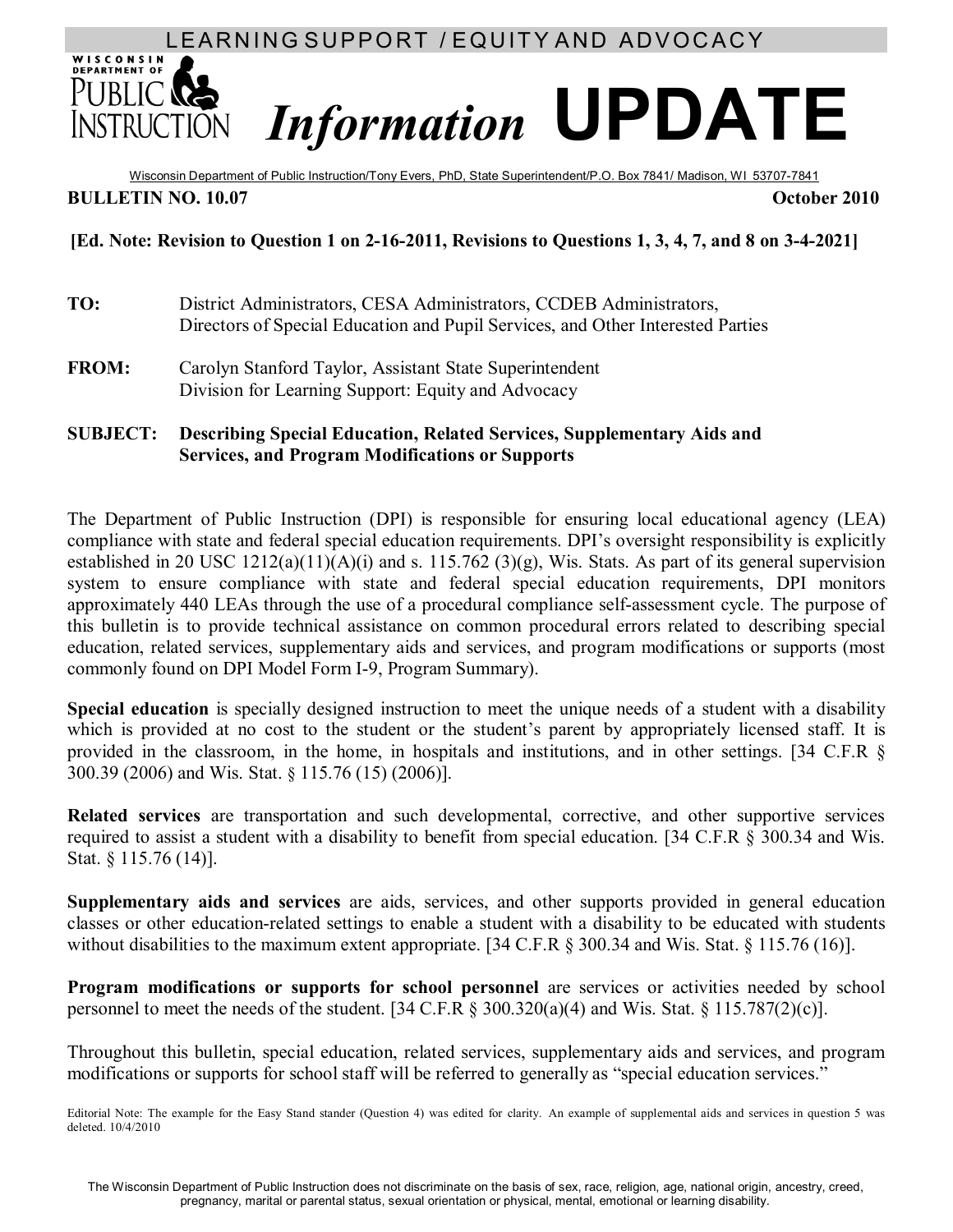Special education services must enable the student to advance appropriately toward the annual goals in the individualized education program (IEP), to be involved in and make progress in the general education curriculum, to participate in extracurricular and other nonacademic activities, and to be educated and participate with their nondisabled peers. The special education, related services, and supplementary aids and services must be based on peer-reviewed research to the extent practicable. [34 C.F.R § 300.320(a)(4)].

The IEP must include the projected dates for implementation of all services and their anticipated amount (how much) and frequency (how often), location (physical space/environment), and duration (period of the IEP when it will be in effect). [34 CFR  $\S 300.320(a)(7)$ ].

Each IEP team is responsible for developing an IEP that includes a statement of the special education, related services, supplementary aids and services, and program modifications or supports for school staff based on each student's unique needs. The examples contained in this bulletin are for informational purposes only and should not be construed as appropriate for all students under all circumstances.

### **1. How must the IEP describe the services to be provided?**

The student's unique educational needs drive the IEP team's determination of the special education services to be provided. An IEP must be written in a way that clearly states the amount of time committed to each service. The level of the LEA's commitment of resources must be clear to the parent and all involved in developing and implementing the IEP. The description of the amount, frequency, location, and duration must be appropriate to the specific special education service. A clear description of amount, frequency, and location clarifies the extent, if any, to which the student will not participate with students without disabilities in the general education class and other environments.

Whenever possible, the IEP should describe special education services, related services, supplementary aids and services, and program modifications and supports for school personnel using daily allotments of hours or minutes. Where a student's disability and unique educational needs are such that it would not be appropriate to reflect the amount in a daily allocation, the IEP should identify specific allocations appropriate to the needed special education services, related services, supplementary aids and services, and program modifications and supports for school personnel, preferably in weekly allotments. [*Letter to Copenhaver*, 21 LRP 2786 (OSEP 1994)]. In the case where it is impossible to describe special education services in daily or weekly allotments of time, the IEP must clearly describe the circumstances under which the service will be provided. (See question  $# 4$ .)

Some districts described regularly scheduled special education services as a total number of minutes per month or year. The amount and frequency should describe when the special education services will occur, most often by including the number of sessions and amount of time per session. Describing special education services as a monthly allotment is only appropriate in the rare situation where it is appropriate to the specific service and made by an IEP team based on a determination of a student's unique needs. In this case, the IEP must also describe the number and length of sessions and when the sessions will occur. Regularly scheduled special education services should not be listed with a frequency and amount of a certain amount of time per year. Special education services that will only occur once per month or once per year may be listed in monthly or yearly allotments.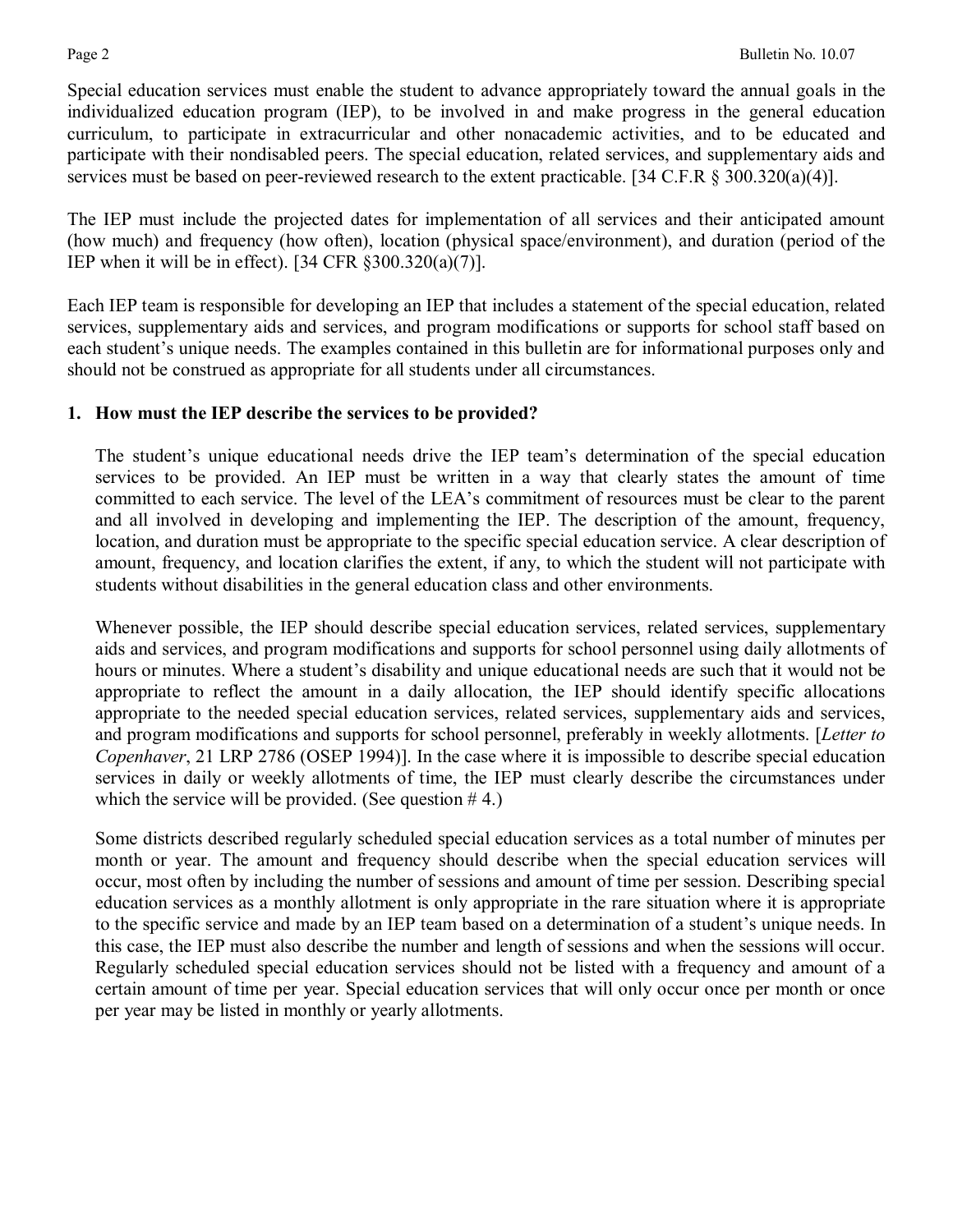Examples of *proper use* of special education services described in daily or weekly allotments include:

# Supplementary Aids and Services

|                                                                                                                                                                         | Frequency $\&$<br>Amount | Location                       | Duration        |
|-------------------------------------------------------------------------------------------------------------------------------------------------------------------------|--------------------------|--------------------------------|-----------------|
| One-on-one check-out at<br>the end of the school day<br>with general education<br>teacher to ensure<br>organization of materials<br>and supplies needed for<br>homework | 5 minutes daily          | General education<br>classroom | <b>IEP</b> term |

# Special Education/Specially Designed Instruction

|                                                                    | Frequency                  | Amount        | Location                       | Duration        |
|--------------------------------------------------------------------|----------------------------|---------------|--------------------------------|-----------------|
| Small group math<br>instruction to reinforce<br>concepts           | Three<br>times per<br>week | 20<br>minutes | General education<br>classroom | <b>IEP</b> term |
| Individualized instruction<br>in reading and written<br>expression | Five<br>days per<br>week   | 40<br>minutes | Special education<br>classroom | <b>IEP</b> term |
| Vocational skills training                                         | Daily                      | 3 hours       | Community setting              | <b>IEP</b> term |

# Related Services

|                   | Frequency             | Amount     | Location                        | Duration        |
|-------------------|-----------------------|------------|---------------------------------|-----------------|
| Physical Therapy  | Two times<br>per week | 25 minutes | General education<br>classroom  | <b>IEP</b> term |
| Speech / Language | Two times<br>per week | hour       | Speech Language<br>Therapy Room | <b>IEP</b> term |

# Program Modifications or Supports

|                            | Frequency    | Amount  | Location          | Duration         |
|----------------------------|--------------|---------|-------------------|------------------|
|                            |              |         |                   |                  |
| General education teacher  | Weekly       | 10      | General education | Same term as IEP |
| and occupational therapist |              | minutes | classroom         |                  |
| to consult on student's    |              |         |                   |                  |
| sensory diet               |              |         |                   |                  |
| General education          | At the       | 30      | General education | Same term as IEP |
| teachers from previous     | beginning of | minutes | classroom         |                  |
| and current school year to | each school  |         |                   |                  |
| consult                    | year         |         |                   |                  |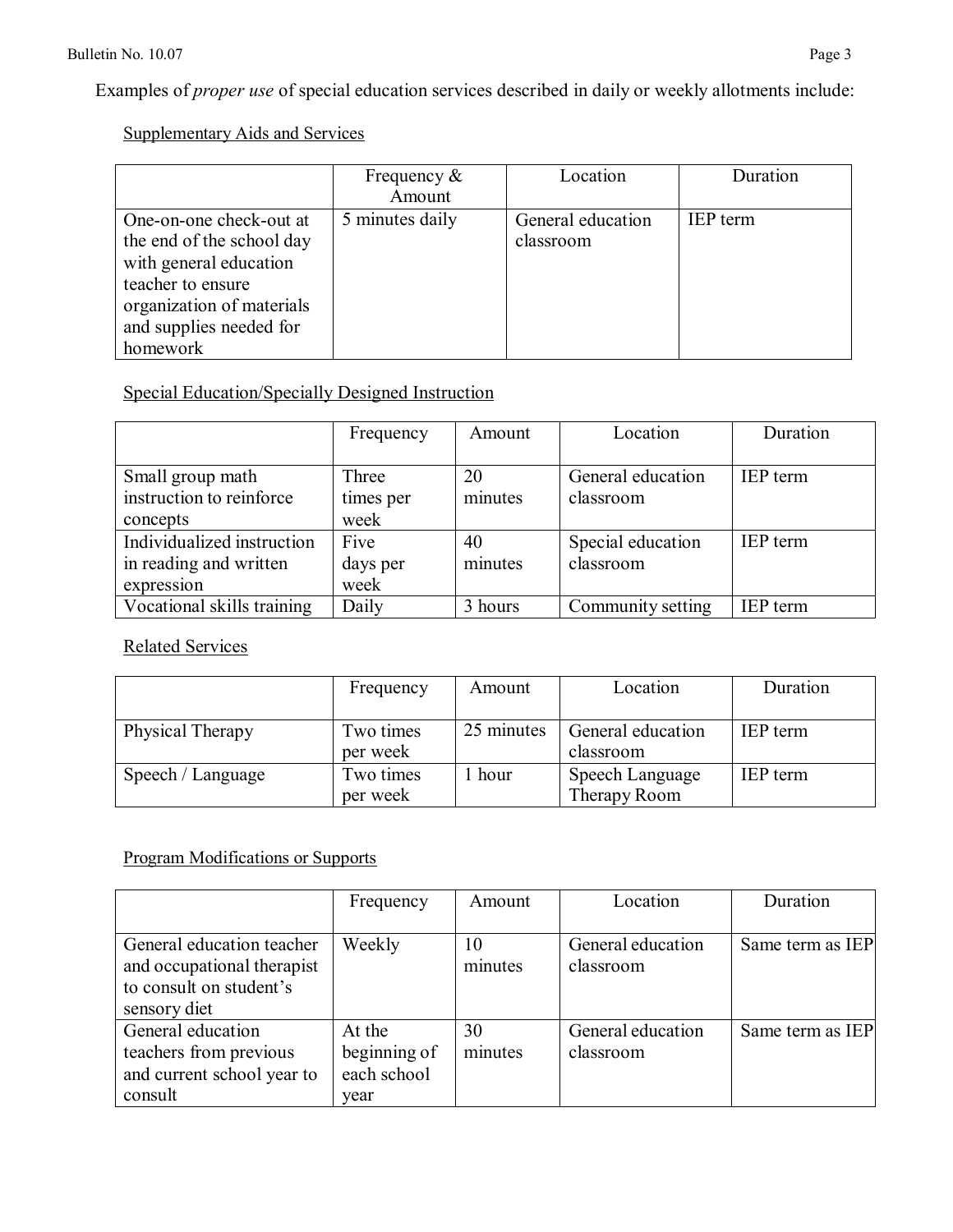Examples of special education services described in daily or weekly allotments that do *not* meet this standard include:

| <b>Special Education</b>                  |                                                   |                                 |                 |
|-------------------------------------------|---------------------------------------------------|---------------------------------|-----------------|
|                                           | Frequency $\&$<br>Amount                          | Location                        | Duration        |
| Direct instruction<br>program for reading | 1 class period                                    | Resource Room                   | IEP term        |
| <b>Related Services</b>                   |                                                   |                                 |                 |
|                                           | Frequency $\&$<br>Amount                          | Location                        | Duration        |
| Anger management<br>counseling            | Weekly                                            | Counselor's Office              | <b>IEP</b> term |
| Occupational therapy                      | Minimum of 15<br>minutes, three times<br>per week | Therapy Room                    | IEP term        |
| Speech / Language                         | 650 minutes<br>per year                           | Speech Language<br>Therapy Room | <b>IEP</b> term |
|                                           |                                                   |                                 |                 |

#### **2. What is the LEA's responsibility when sessions are missed because of student absence?**

The LEA must provide a free appropriate public education (FAPE) to each student with a disability by developing a program that meets the student's unique needs, documenting that program in the IEP, and implementing the program articulated in the IEP. LEAs should consider the impact of a student's absence on the student's progress and performance and determine how to ensure the continued provision of FAPE in order for the student to continue to progress and meet the annual goals in his or her IEP. Whether an interruption in special education services constitutes a denial of FAPE is an individual determination that must be made on a case-by-case basis. [*Letter to Clarke*, 107 LRP 13115 (OSEP 2007)]. If the student is absent from school for a prolonged period of time, or there is a pattern of repeated short-term absence from school for reasons associated with the student's disability, it may be appropriate for the LEA to reconvene the IEP team to discuss the student's current IEP to determine if it is necessary to modify the student's current program or placement. [*Letter to Balkman*, 23 LRP 3417 (OSEP 1995)].

#### **3. Is it ever appropriate to write special education services as a range of time?**

The amount of special education services to be provided must be stated in the IEP so the level of the agency's commitment of resources will be clear to parent and all involved in developing and implementing the IEP. The amount of time to be committed to each of the special education services to be provided must be appropriate to the specific service and stated in the IEP in a manner that is clear to all who are involved in both the development and implementation of the IEP.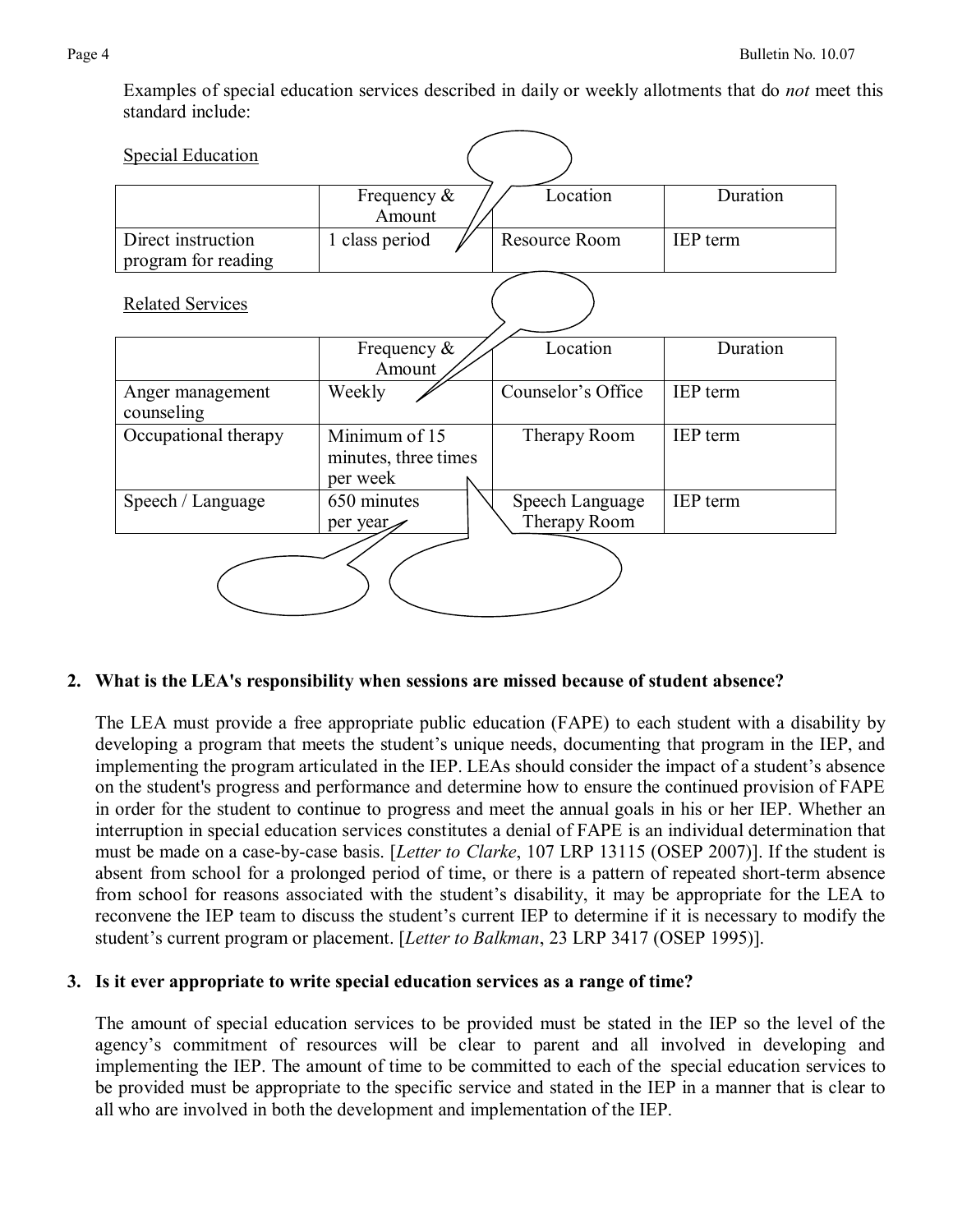The amount of special education or related service to be provided to a student may be stated in the IEP as a narrow range only if the IEP team determines stating the amount of services as a narrow range is necessary to meet the unique needs of the child. A narrow range may not be used for administrative convenience, such as personnel shortages or uncertainty regarding the availability of staff. The range also cannot be unreasonably wide (generally more than 15 minutes), because this does not provide a clear commitment of resources. Examples of *proper use* include:

#### Related Services

|                                | Frequency | Amount                                                                                                                                   | Location | Duration        |
|--------------------------------|-----------|------------------------------------------------------------------------------------------------------------------------------------------|----------|-----------------|
| Occupational<br>therapy $(OT)$ | Weekly    | 20-30 minutes<br>depending on student's<br>level of fatigue<br>indicated by inability<br>to maintain an upright<br>posture for 5 minutes | OT room  | <b>IEP</b> term |

An example of a special education service described in a range that does *not* meet this standard is:

# Related Services

|                              | Frequency $\&$<br>Amount | Location      | Duration |
|------------------------------|--------------------------|---------------|----------|
|                              |                          |               |          |
| Occupational                 | 5-60 minutes daily       | Resource Room | IEP term |
| therapy for sensory<br>needs |                          |               |          |
|                              |                          |               |          |

### 4. What if it is impossible to describe the special education service in daily or weekly allotments of **time?**

All special education services must be described in a manner that can be understood by all involved in developing and implementing the IEP. In the case where it is impossible to describe special education services in daily or weekly allotments of time, the IEP must clearly describe the circumstances under which the service will be provided and for how long. This requires much more detail in the description of the special education service. Examples of *proper use* of circumstantial detail include:

|                     | Frequency $\&$                                   | Location      | Duration        |
|---------------------|--------------------------------------------------|---------------|-----------------|
|                     | Amount                                           |               |                 |
| Second staff person | When the student refuses to                      | In all school | <b>IEP</b> term |
|                     | to work with student   do work after two teacher | environments  |                 |
| 1:1 and redirect    | prompts until the student                        |               |                 |
|                     | resumes work                                     |               |                 |

### Supplementary Aids and Services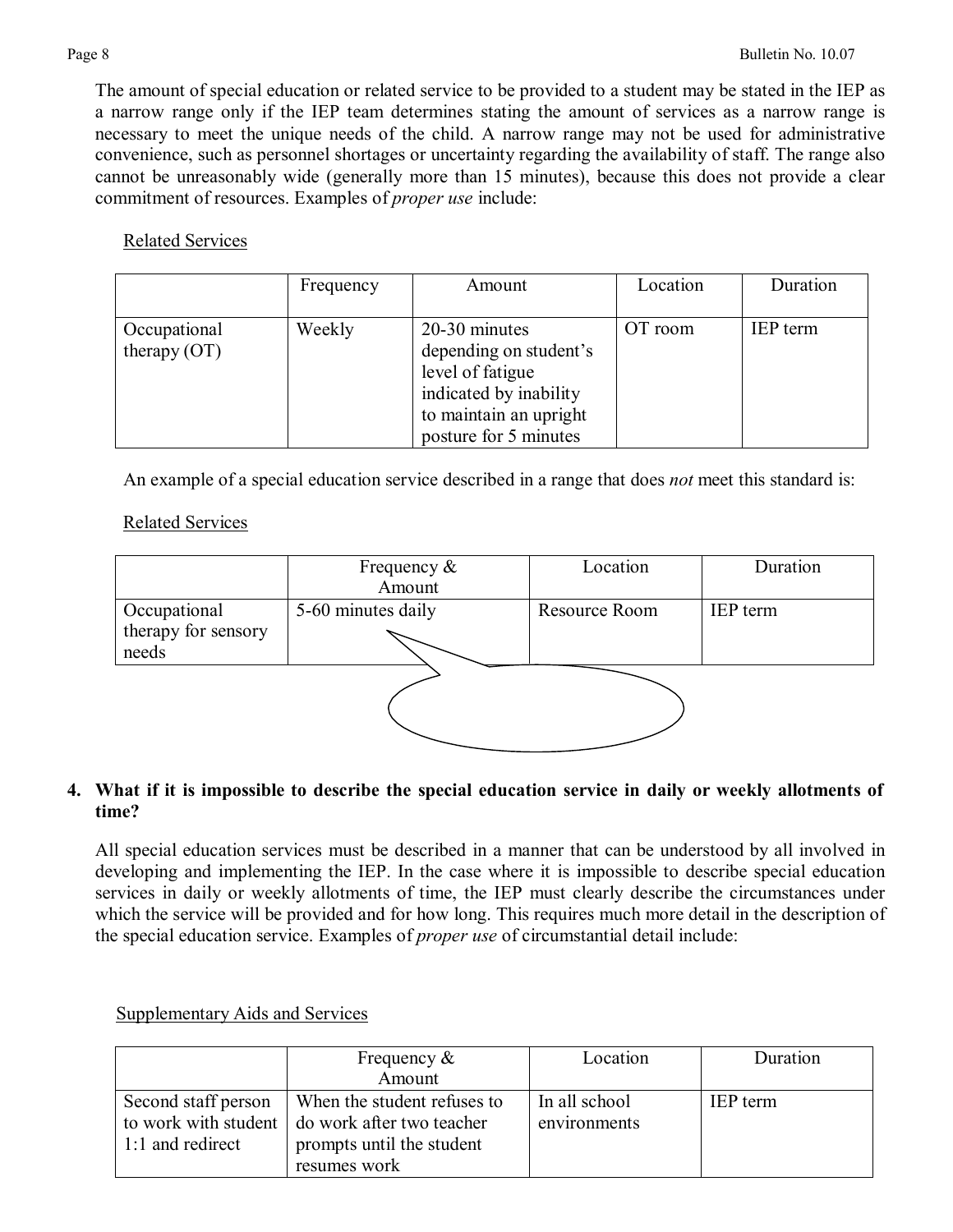| Page 8 |                      |                                 |                   | Bulletin No. 10.07 |
|--------|----------------------|---------------------------------|-------------------|--------------------|
|        | Replace fill-in-the- | All tests in science and social | General education | <b>IEP</b> term    |
|        | blank and short      | studies                         | classroom         |                    |
|        | answer questions     |                                 |                   |                    |
|        | with three-choice    |                                 |                   |                    |
|        | multiple choice      |                                 |                   |                    |
|        | questions            |                                 |                   |                    |
|        | Easy Stand stander   | When class assignment           | Chemistry class   | <b>IEP</b> term    |
|        |                      | requires work at the lab        |                   |                    |
|        |                      | counter                         |                   |                    |
|        | Alpha Smart          | For all written assignments     | Home environment  | IEP term           |
|        | Laptop computer      | For all written assignments     | Across all school | IEP term           |
|        | use                  | longer than 2 paragraphs        | settings          |                    |

Related Services

|                  | Frequency                                                                          | Amount | Location  | Duration        |
|------------------|------------------------------------------------------------------------------------|--------|-----------|-----------------|
| Physical therapy | During the first week of each $\vert$ 45 minutes<br>new unit in physical education |        | Gymnasium | <b>IEP</b> term |

Statements describing special education services to be provided "as needed," "upon student request," "upon teacher request," or "when appropriate" do not make clear the LEA's level of commitment of resources and do not clearly describe the circumstances under which the service will be provided.

Examples of special education services described with circumstances that do *not* meet this standard include:

| <b>Supplementary Aids and Services</b>                                                   |                                              |                                    |                 |
|------------------------------------------------------------------------------------------|----------------------------------------------|------------------------------------|-----------------|
|                                                                                          | Frequency/<br>Amount                         | Location                           | Duration        |
| Laptop computer use                                                                      | As needed                                    | In all school<br>environments      | IEP term        |
| Calculator use                                                                           | Upon student<br>request                      | In all school<br>environments      | IEP term        |
| The student will be<br>removed from the general<br>education class to work<br>one-on-one | When appropriate<br>for behavior<br>problems | Special education<br>resource room | <b>IEP</b> term |
|                                                                                          |                                              |                                    |                 |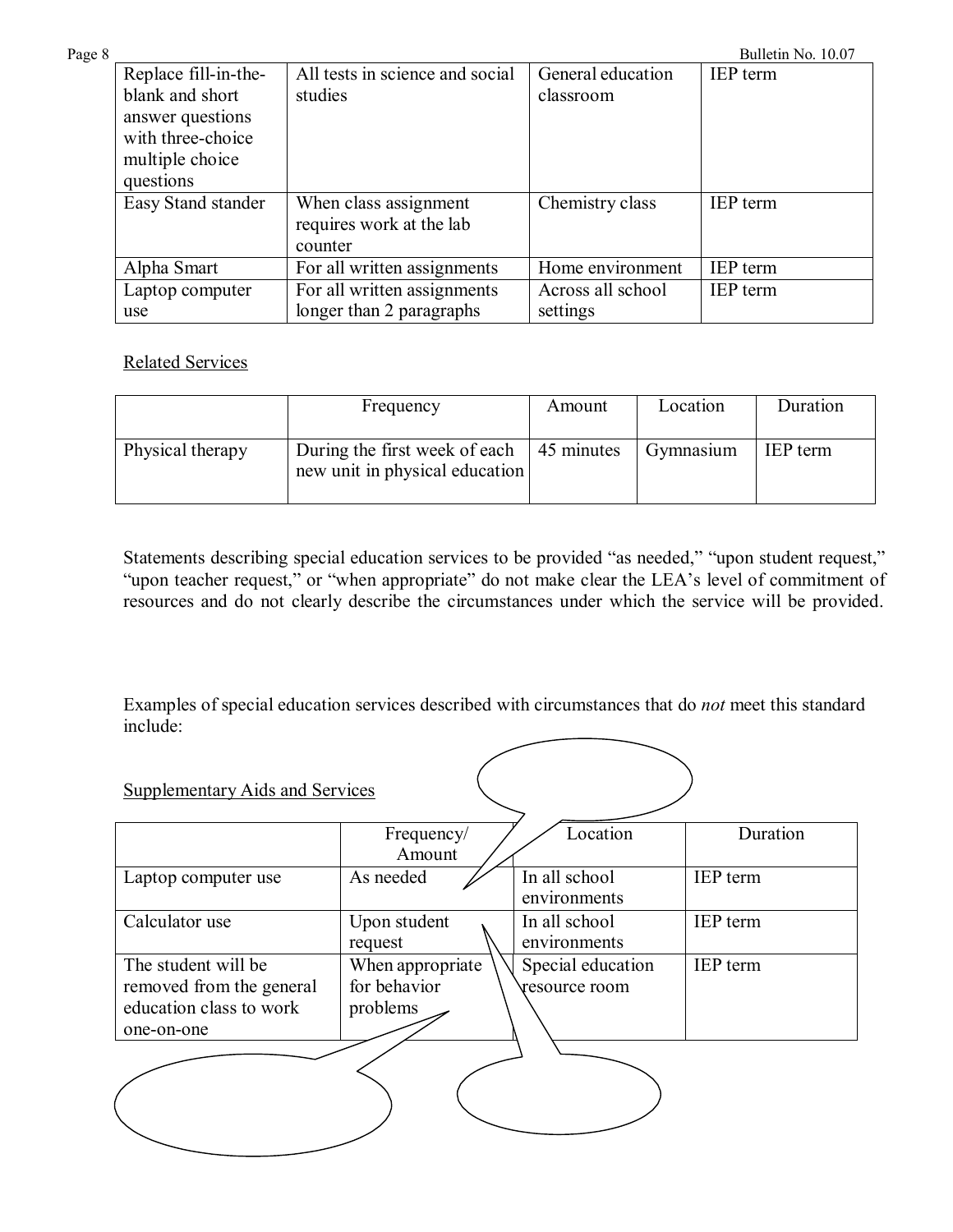## **5. If we can't write special education services "upon student request," where should we address student self-determination and self-advocacy skills in the IEP?**

Phrases such as "upon student request" or "when student needs arise" are not permissible as a frequency or an amount because the LEA's level of commitment of resources and the circumstances under which the service will be provided are unclear. Teaching a student self-advocacy is an important skill that often may be documented in an IEP. Self-determination and self-advocacy skills may be included in the student's IEP including the present level of academic achievement and functional performance, postsecondary transition plan, or as part of an annual goal. An example of an annual goal which shows *proper use* is:

Annual Goal: Given a problem involving math calculation of more than two column subtraction, student will recognize his need for calculator and ask math teacher for it, 7/10 opportunities, as measured by the teacher checklist.

#### **6. How should location be documented in the IEP?**

The location is the physical space where the special education services will take place. A detailed description of special education service location clearly indicates when and where the student will be in a particular environment and how the student will spend her or his instructional time. The extent of removal from the general education environment, if any, must be clear.

In some situations, a special education service is not related to the amount of time a student spends in a particular location. In these situations, it is appropriate to list the use of this special education service with more than one location. If the student will have access to this special education service under all circumstances and in all school environments, a statement such as "across the entire school day" or "in all school environments" is appropriate.

### **7. What does duration mean?**

Generally, the duration of a special education service is the time period from the beginning date to the ending date of the IEP. The duration may include extended school year services if they are necessary for the student to have FAPE. If a special education service is to be provided for a period of time different than the IEP duration, the beginning and ending date must be provided. An example of *proper use* of a related service with a predicted schedule other than the IEP term is:

|              | Frequency       | Amount         | Location | Duration           |
|--------------|-----------------|----------------|----------|--------------------|
|              |                 |                |          |                    |
| Occupational | Three times per | 30 minutes per | OT Room  | $9/1/10 - 11/1/10$ |
| therapy      | week            | session        |          |                    |
| Occupational | Two times per   | 30 minutes per | OT Room  | $11/2/10-1/15/11$  |
| therapy      | week            | session        |          |                    |
| Occupational | Once per week   | 30 minutes     | OT Room  | $1/16/11 - 6/3/11$ |
| therapy      |                 |                |          |                    |

#### Related Services